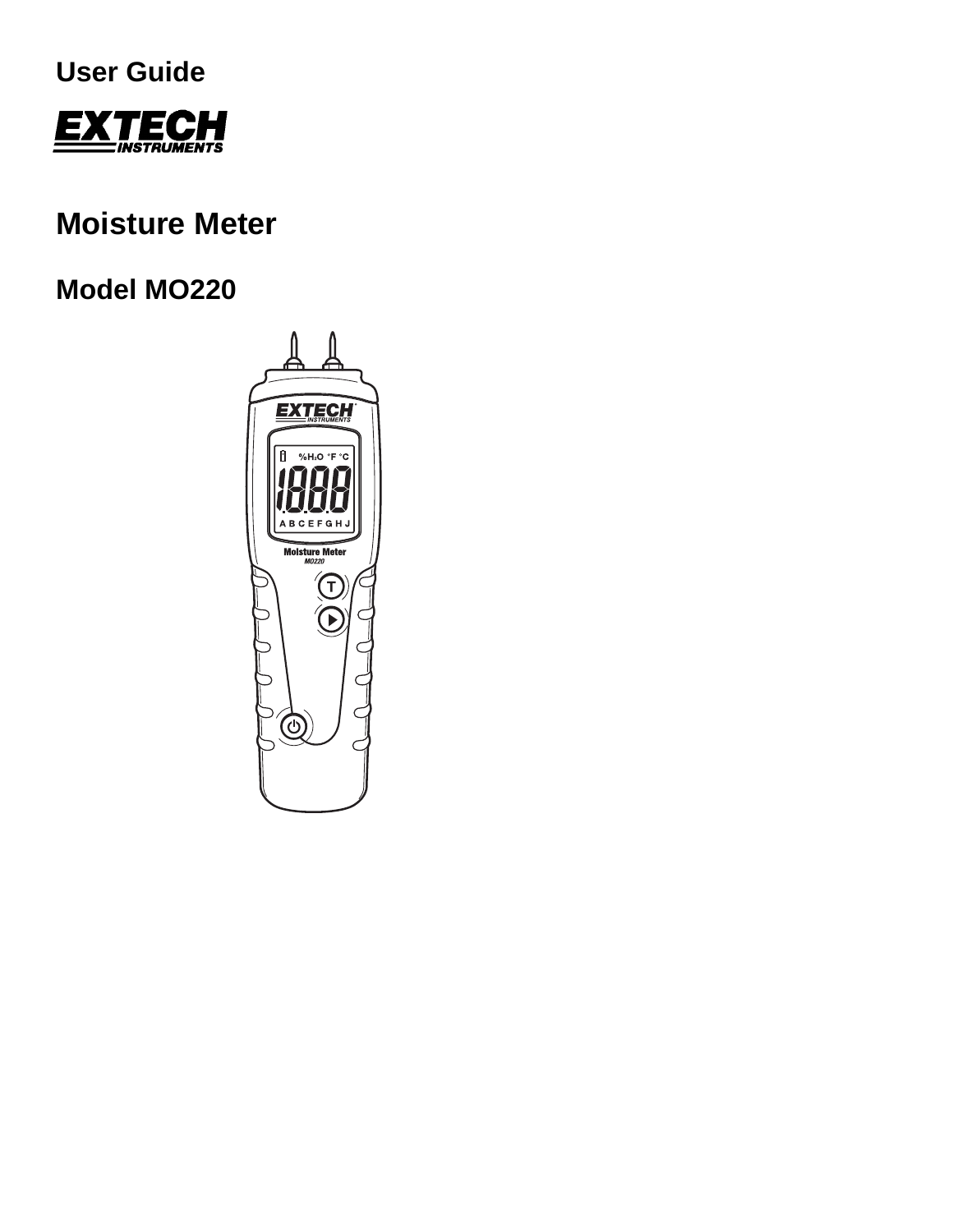## *Introduction*

Congratulations on your purchase of the Extech MO220 Moisture Meter. This instrument is a conductivity moisture meter specifically designed for the wood industry.

The instrument has eight calibration scales, enabling the user to take accurate moisture measurements in 150 wood species. Moisture measurements can be taken using the integral pin electrodes, or using the heavy duty moisture probe.

When used with the temperature probe, the moisture measurements are automatically corrected with respect to temperature. This meter is shipped fully tested and calibrated and, with proper use, will provide years of reliable service.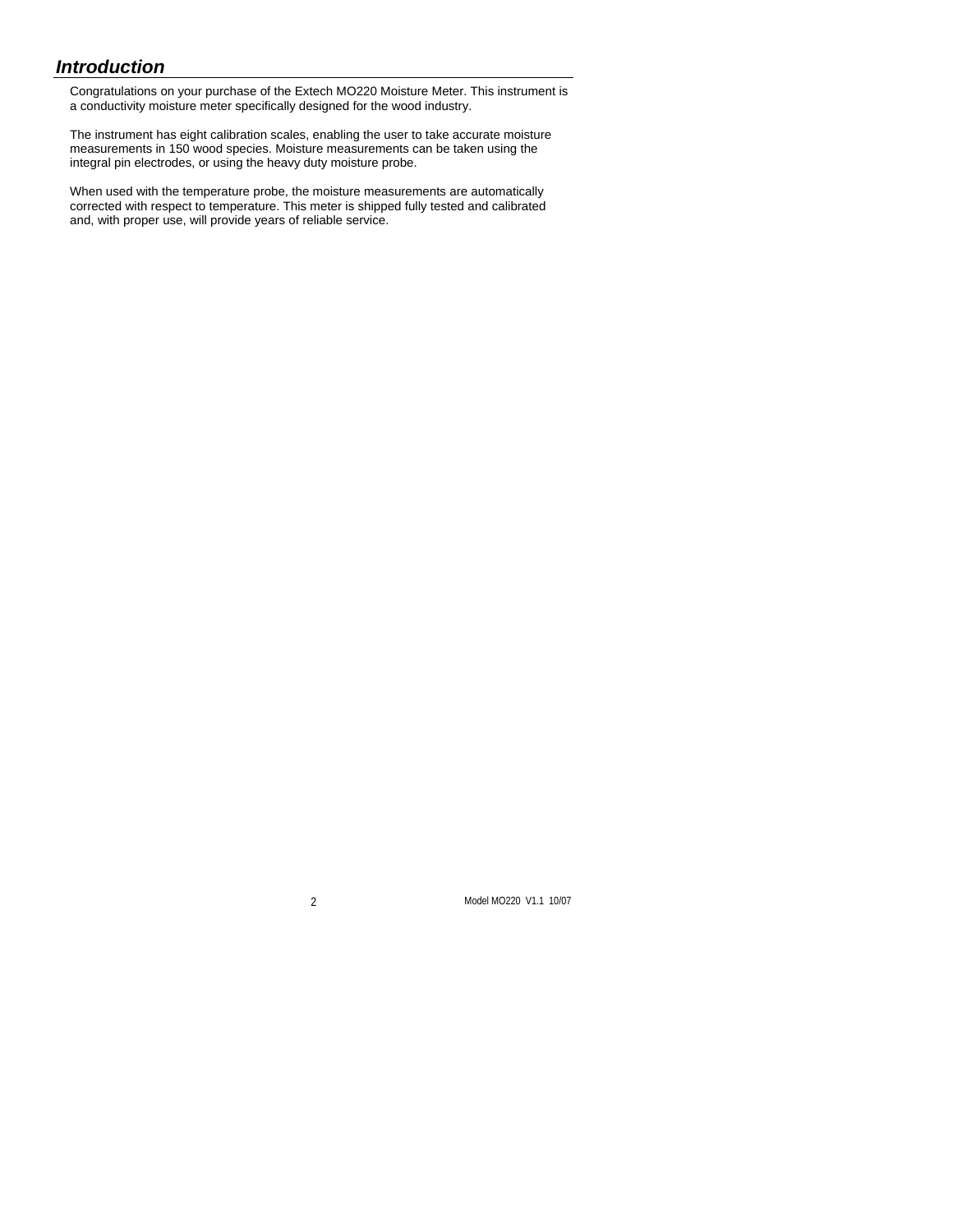## *Specifications*

| Display                      |
|------------------------------|
| Measurement principle        |
| Range                        |
| Electrode length             |
| Electrode pins               |
| Auto Power OFF               |
| Power supply                 |
| Meter housing                |
| <b>Operating Temperature</b> |
| <b>Operating Humidity</b>    |
| Dimensions                   |
| Weight                       |

Dual measurement scale LCD with bargraph metering Electrical resistance Wood: 6 to 44%, Building materials: 0.2 to 2.0%  $0.3"$  (8mm) Integrated, replaceable After approx. 15 minutes Two (2) 'AAA' 1'5V batteries Impact-proof plastic Operating Temperature  $32$  to 104<sup>°</sup>F (0 to 40<sup>°</sup>C) 85% Relative Humidity maximum 5.1 x 1.6 x 1.0" (130 x 40 x 25mm)  $3.5$  oz. (100g)

## *Description*

#### **Meter Description**

- 1. Measurement pins
- 2. Low battery icon
- 3. LCD measurement reading
- 4. Wood group designators
- 5. Units of measure
- 6. External moisture sensor input
- 7. Remote temperature probe jack
- 8. Temperature units button
- 9. Wood group letter selector button
- 10. Power ON-OFF button

Note that the battery compartment is located on the rear of the instrument.

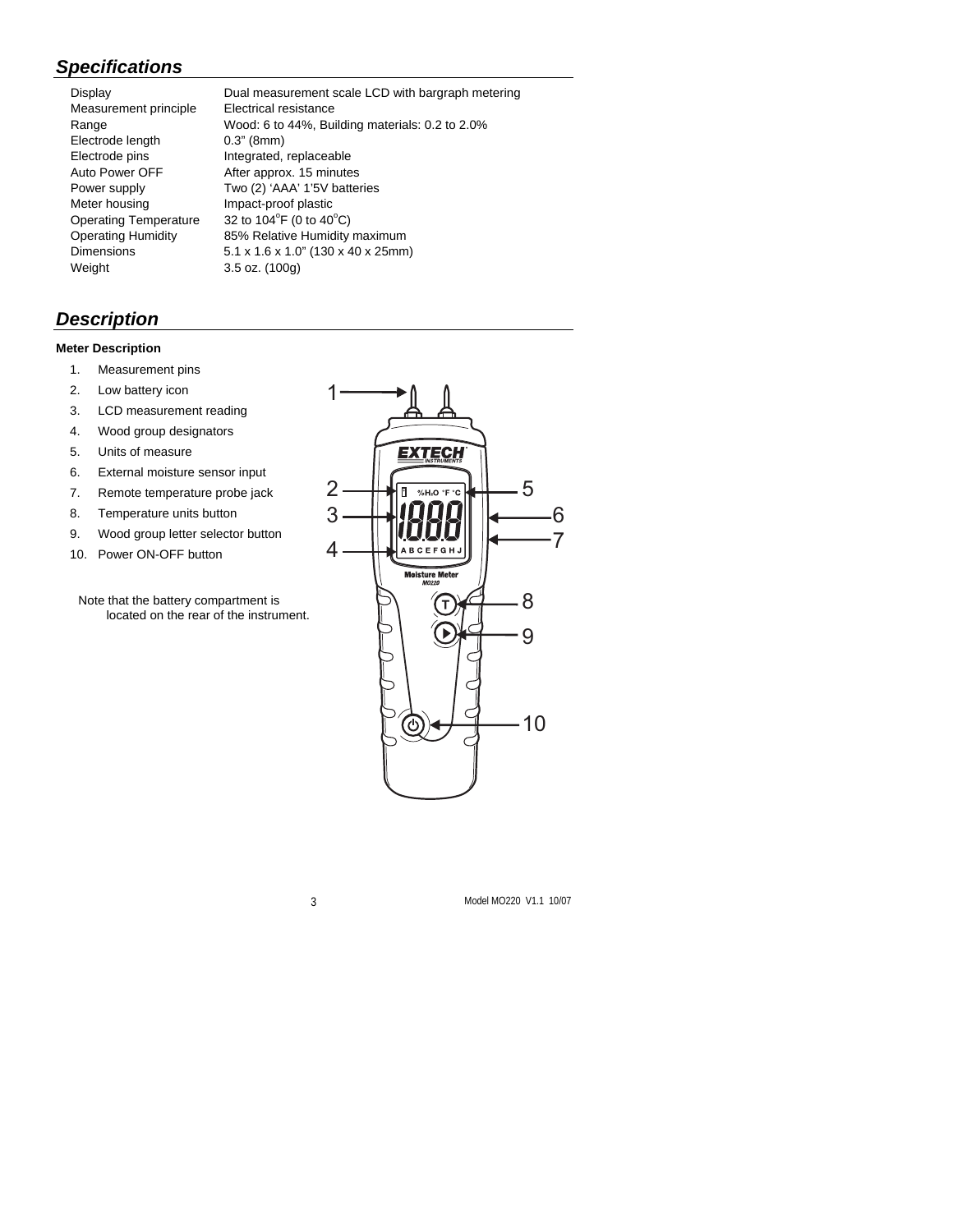# *Operation*

**CAUTION**: The electrode measurement pins are extremely sharp. Use care when handling this instrument. Cover the pins with the protective cap when the instrument is not in use.

#### **Basic Measurement Instructions**

- 1. Remove the cap to expose the needle electrodes OR connect the heavy duty moisture probe socket on the right hand side of this instrument
- 2. Switch the meter ON by pressing the  $\Phi$  button.
- 3. Select the appropriate wood calibration scale A, B, C, E, F, G, H or J (see the Wood Calibration Tables later in this quide) using the  $\blacktriangleright$  button.
- 4. Push the needle pins or the heavy duty moisture probe pins into the wood and observe the reading.
- 5. Press and hold the power button to shut the meter off.

#### **Manual Temperature Correction** (for use without the Temperature Probe)

The instrument is calibrated for wood at  $68^{\circ}F(20^{\circ}C)$ . In general, wood that is warmer than 68°F (20°C) will give higher readings and wood colder than 68°F (20°C) will give lower readings. An approximate manual correction of 0.5% moisture content per 9°F (5°C) may be subtracted from wood that is above 68°F (20°C). For wood that is below 68°F (20°C), a manual correction of 0.5% moisture content per 9°F (5°C) may be added to the measured value.

#### **Automatic Temperature Correction ATC** (for use with the Temperature Probe)

- 1. Switch the instrument on and select the appropriate wood calibration scale as detailed earlier.
- 2. Using a hammer and nail of a nominal 3 mm diameter, make a hole in the wood to be tested.
- 3. Remove the nail and push the Temperature Probe into the hole until the tip is at the required depth.
- 4. Connect the Temperature Probe into the instrument via the **Temp** socket.
- 5. Measure the wood as described earlier to obtain the automatically temperature corrected (ATC) moisture value.
- 6. To read the current temperature of the wood press the **T** button, the LCD will display the temperature.
- 7. Press the **T** button again to change the C/F unit of measure.
- 8. Press the  $\blacktriangleright$  button to display moisture value again.

#### **Auto Power OFF**

The meter can automatically turn itself off after several minutes. This is to conserve on battery energy. The user can select the period of time the meter must remain idle before turning itself off (1 through 9 minutes). The user can also elect to disable the automatic power off feature (select 00).

- 1. With the meter ON, simultaneously press the power and the right arrow buttons. The current time period will appear.
- 2. While continuing to hold the power button, use the right arrow button to select the desired time period. Select '00' to disable this feature.
- 3. Release both buttons when the desired value is on the LCD.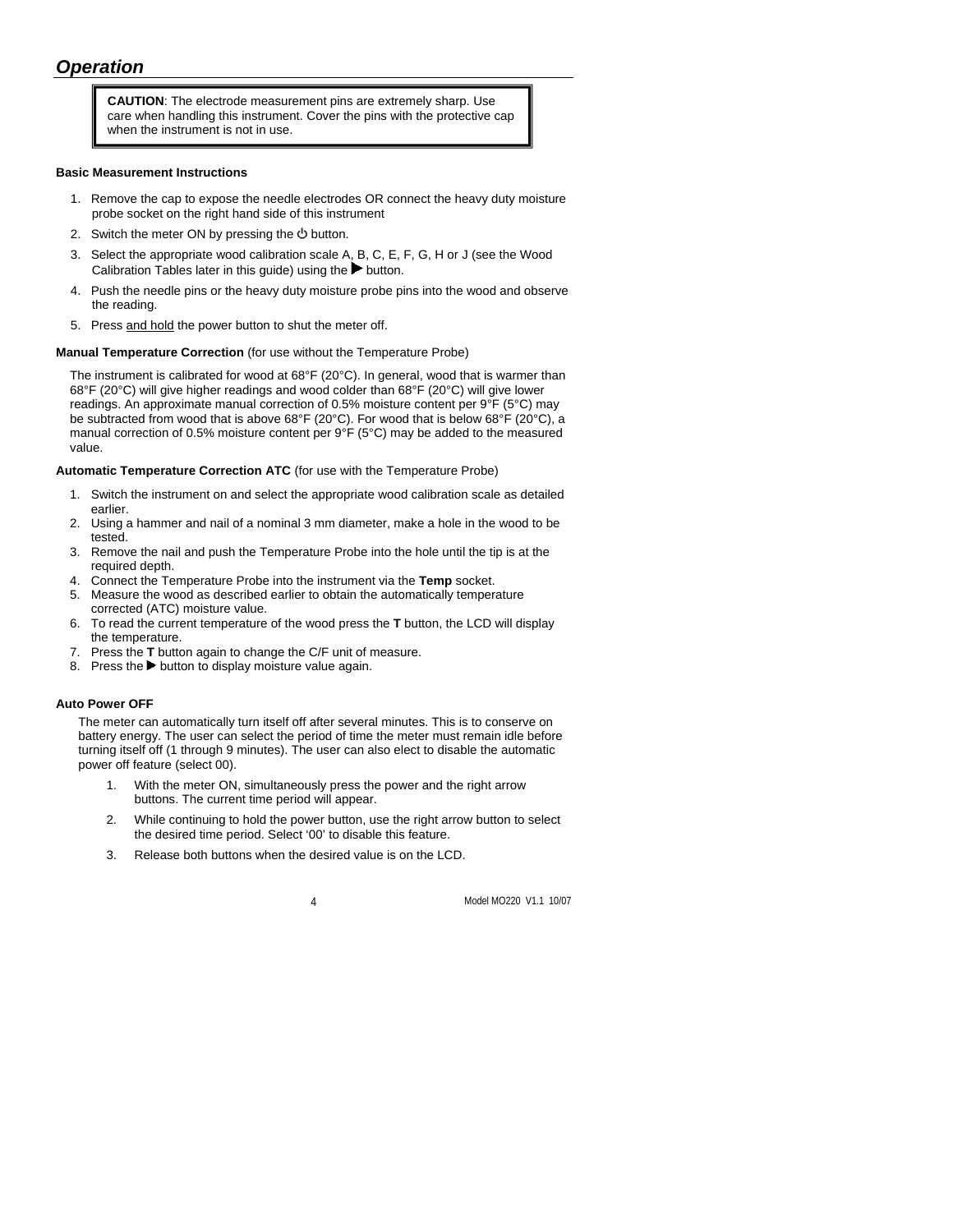#### **Manual Accuracy Check**

- There are two (2) sets of calibration poles located inside the meter's protective cover. One set is for the 18% calibration and the other is for the 26% calibration, as marked inside the cover.
- When checking the calibration, the A scale should be selected and the temperature probe must be disconnected.
- Touch the two measurement pins to the 18% calibration nodes and view the measurement on the meter display. Do the same for the 26% calibration.
- When correctly calibrated, the instrument will register %H2O values in the range of 17.7 to 18.3 (18% calibration) and in the range of 25.5 to 26.5 (26% calibration).
- If the tolerance exceeds ±1 the instrument must be recalibrated.

#### **Care and Maintenance**

When the instrument is not in use, keep it in its pouch together with its accessories. Store the kit in a stable, dust-free environment out of direct sunlight. Remove the batteries from the instrument if it is to be stored for periods of more than one month, or when the low battery power symbol appears on the display. Check the condition of accessories used with the instrument on a regular basis and replace them if they become worn or damaged.

## *Battery replacement*

When the low battery icon appears on the display, replace the battery as soon as practical.

- 1. Remove the rear battery compartment screw.
- 2. Remove the battery compartment door
- 3. Replace the two (2) 'AAA' 1'5V batteries
- 4. Replace the compartment door and secure the screw before using the meter.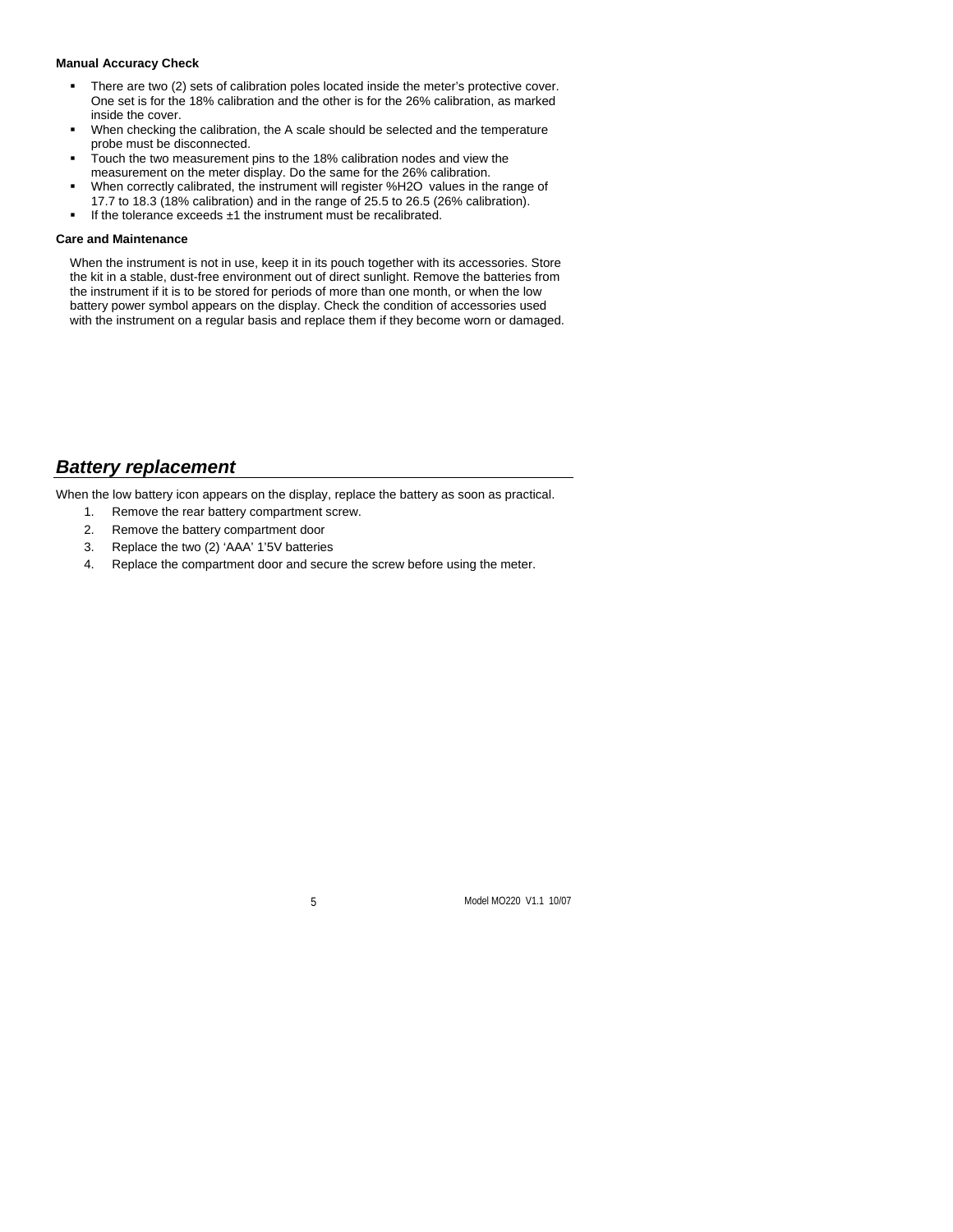## Wood Species Group Tables

### **Common names of wood (BS-888 & 589:1973)**

| <b>Wood Species</b> |                  |               |             | Group                   |
|---------------------|------------------|---------------|-------------|-------------------------|
| Abura               |                  |               |             | E                       |
| Afara               |                  |               |             | A                       |
| Aformosa            |                  |               |             | G                       |
| Afzelia             |                  |               |             | E                       |
| Agba                |                  |               |             | J                       |
| Amboyna             |                  |               |             | G                       |
| Ash,                | American         |               |             | B                       |
| Ash,                | European         |               |             | A                       |
| Ash,                | Japanese         |               |             | Α                       |
| Ayan                |                  |               |             | $\overline{C}$          |
| Baguacu,            | <b>Brazilian</b> |               |             | F                       |
| <b>Balsa</b>        |                  |               |             | A                       |
| Banga               | Wanga            |               |             | A                       |
| Basswood            |                  |               |             | G                       |
| Beech,              | European         |               |             | C                       |
| <b>Berlina</b>      |                  |               |             | B                       |
| Binvang             |                  |               |             | E                       |
| Birch,              | European         |               |             | J                       |
| Birch,              | Yellow           |               |             | A                       |
| <b>Bisselon</b>     |                  |               |             | E                       |
| Bitterwood          |                  |               |             | F                       |
| <b>Blackbutt</b>    |                  |               |             | C                       |
| Bosquiea            |                  |               |             | Α                       |
| Boxwood,            | Maracaibo        |               |             | A                       |
| Camphorwood,        | E                | African       |             | C                       |
| Canarium,           | African          |               |             | B                       |
| Cedar,              | Japanese         |               |             | B                       |
| Cedar,              | West             | Indian        |             | J                       |
| Cedar,              | Western          | Red           |             | C                       |
| Cherry,             | European         |               |             | J                       |
| Chestnut            |                  |               |             | $\overline{\mathrm{c}}$ |
| Coachwood           |                  |               |             | G                       |
| Cordia,             | American         | Light         |             | F                       |
| Cypress,            | E                | African       |             | Α                       |
| Cypress,            | Japanese         | $(8-18\%$ mc) |             | J                       |
| Cypress,            | Japanese         | $(18-28%mc)$  |             | C                       |
| Dahoma              |                  |               |             | A                       |
| Danta               |                  |               |             | C                       |
| Douglas             | Fir              |               |             | B                       |
| Elm,                | Japanese         | Grey          | <b>Bark</b> | B                       |
| Elm,                | English          |               |             | E                       |
| Elm,                | Rock             |               |             | E                       |
| Elm,                | White            |               |             | E                       |
| Empress,            | Tree             |               |             | J                       |
| Erimado             |                  |               |             | F                       |
| Fir,                | Douglas          |               |             | B                       |
| Fir,                | Grand            |               |             | A                       |
| Fir,                | Noble            |               |             | J                       |
| Gegu,               | Nohor            |               |             | H                       |

6 Model MO220 V1.1 10/07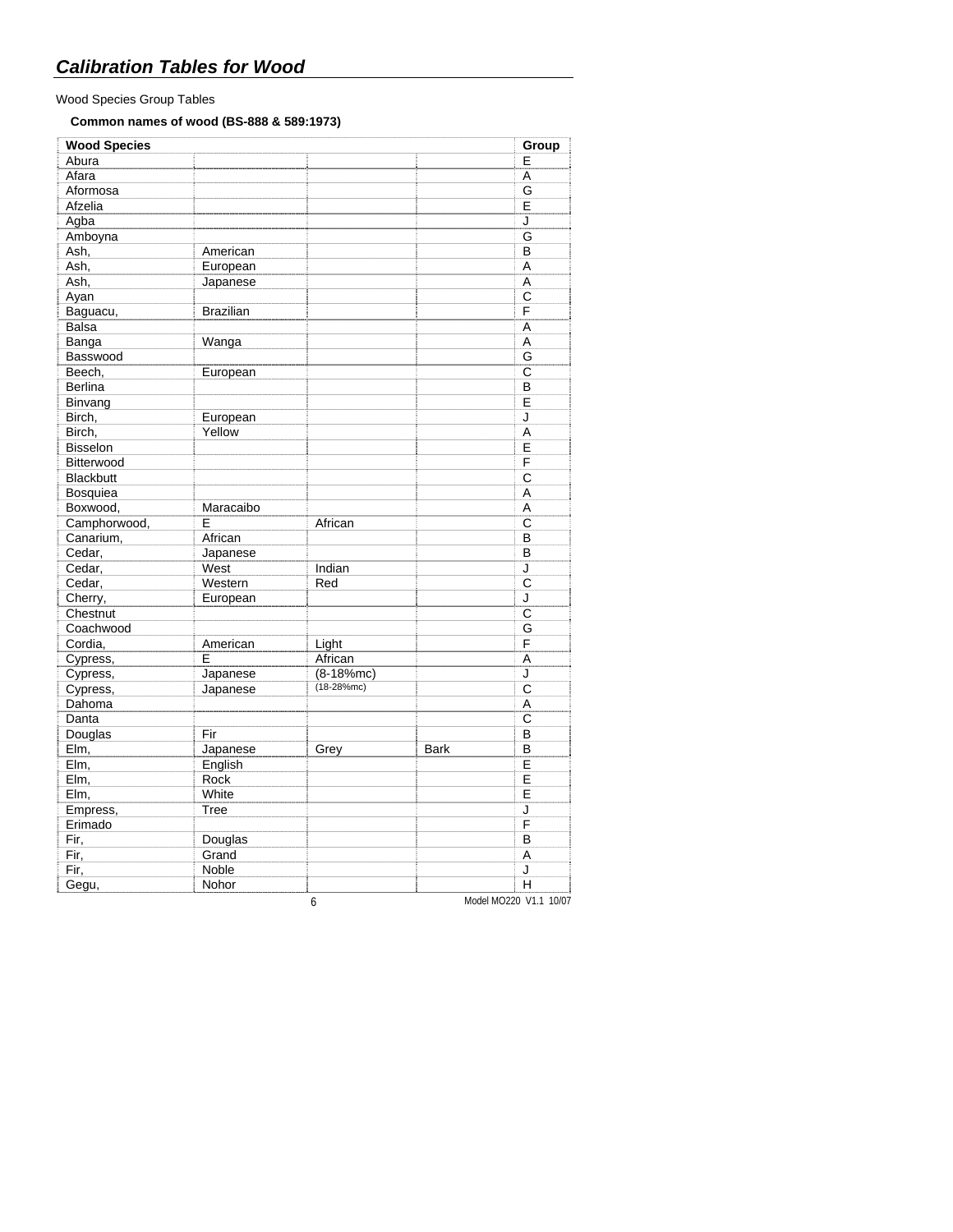| <b>Wood Species</b> |              |              | Group                   |
|---------------------|--------------|--------------|-------------------------|
| Greenheart          |              |              | C                       |
| Guarea,             | <b>Black</b> |              | J                       |
| Guarea,             | White        |              | Н                       |
| Gum,                | American     | Red          | A                       |
| Gum,                | Saligna      |              | B                       |
| Gum,                | Southern     |              | B                       |
| Gum,                | Spotted      |              | A                       |
| Gurjun              |              |              | A                       |
| Hemlock,            | Western      |              | C                       |
| Hiba                |              |              | J                       |
| Hickory             |              |              | F                       |
| Hyedunani           |              |              | B                       |
| Iroko               |              |              | F                       |
| Ironbank            |              |              | B                       |
| Jarrah              |              |              | C                       |
| Jelutong            |              |              | C                       |
| Karpur              |              |              | A                       |
| Karri               |              |              | Α                       |
| Kauri,              | New          | Zealand      | E                       |
| Kauri,              | Queensland   |              | J                       |
| Keruing             |              |              | F                       |
| Kuroka              |              |              | A                       |
| Larch,              | European     |              | C                       |
| Larch,              | Japanese     |              | C                       |
| Larch,              | Western      |              | F                       |
| Lime                |              |              | E                       |
| Loliondo            |              |              | C                       |
| Mahogany,           | African      |              | J                       |
| Mahogany,           | West         | Indian       | B                       |
| Makore              |              |              | B                       |
| Mansoia             |              |              | B                       |
| Maple,              | Pacific      |              | A                       |
| Maple,              | Queensland   |              | B                       |
| Maple,              | Rock         |              | A                       |
| Maple,              | Sugar        |              | A                       |
| Matai               |              |              | E                       |
| Meranti,            | Red          | (dark/light) | B                       |
| Meranti,            | White        |              | B                       |
| Merbau              |              |              | B                       |
| Missanda            |              |              | C                       |
| Muhuhi              |              |              | J                       |
| Muninga             |              |              | G                       |
| Musine              |              |              | J                       |
| Musizi              |              |              | J                       |
| Myrtle,             | Tasmanian    |              | A                       |
| Naingon             |              |              | C                       |
| Oak,                | American     | Red          | A                       |
| Oak,                | American     | White        | $\overline{\mathsf{A}}$ |
| Oak,                | European     |              | A                       |
| Oak,                | Japanese     |              | Α                       |
| Oak,                | Tasmanian    |              | $\overline{\mathrm{c}}$ |
| Oak,                | Turkey       |              | E                       |
| Obeche              |              |              | $\overline{G}$          |
| Odoko               |              |              | E                       |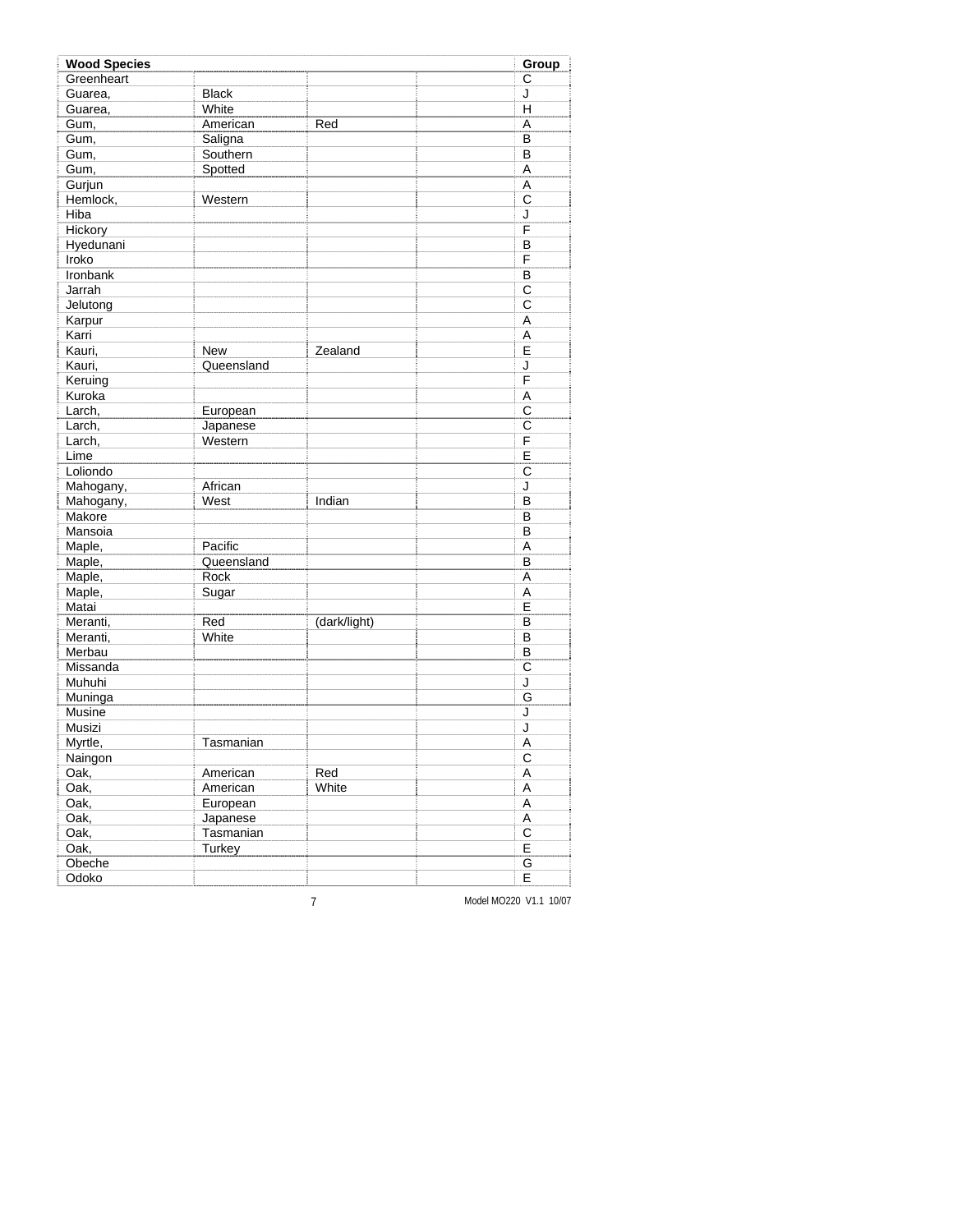| <b>Wood Species</b> |                |              |       | Group                   |
|---------------------|----------------|--------------|-------|-------------------------|
| Okwen               |                |              |       | в                       |
| Olive,              | E              | African      |       | B                       |
| Olivillo            |                |              |       | G                       |
| Opepe               |                |              |       | н                       |
| Padang              |                |              |       | Α                       |
| Padauk,             | African        |              |       | F                       |
| Panga               | Panga          |              |       | A                       |
| Persimmon           |                |              |       | G                       |
| Pillarwood          |                |              |       | F                       |
| Pine,               | American       | long         | leaf  | C                       |
| Pine,               | American       | pitch        |       | C                       |
| Pine,               | Bunya          |              |       | B                       |
| Pine,               | Caribbean      | Pitch        |       | C                       |
| Pine,               | Corsican       |              |       | $\overline{C}$          |
| Pine,               | Hoop           |              |       | C                       |
| Pine,               | Huon           |              |       | B                       |
| Pine,               | Japanese       | <b>Black</b> |       | B                       |
| Pine,               | Kauri          |              |       | E                       |
| Pine,               | Lodgepole      |              |       | A                       |
| Pine,               | Maritime       |              |       | B                       |
| Pine,               | <b>New</b>     | Zealand      | White | B                       |
| Pine,               | Nicaraguan     | Pitch        |       | C                       |
| Pine,               | Parana         |              |       | B                       |
| Pine,               | Ponderosa      |              |       | C                       |
| Pine,               |                |              |       | Ċ                       |
| Pine,               | Radiata<br>Red |              |       | B                       |
| Pine,               | Scots          |              |       | A                       |
| Pine,               | Sugar          |              |       | C                       |
| Pine,               | Yellow         |              |       |                         |
|                     |                |              |       | A                       |
| Poplar,             | <b>Black</b>   |              |       | A                       |
| Pterygota,          | African        |              |       | Α                       |
| Pyinkado            |                |              |       | E                       |
| Queensland          | Kauri          |              |       | J                       |
| Queensland          | Walnut         |              |       | C                       |
| Ramin               |                |              |       | G                       |
| Redwood,            | <b>Baltic</b>  | (European)   |       | Α                       |
| Redwood,            | Californian    |              |       | В                       |
| Rosewood,           | Indian         |              |       | A                       |
| Rubberwood          |                |              |       | Н                       |
| Santa               | Maria          |              |       | н                       |
| Sapele              |                |              |       | C                       |
| Sen                 |                |              |       | A                       |
| Seraya,             | Red            |              |       | C                       |
| Silky               | Oak,           | African      |       | C                       |
| Silky               | Oak,           | Australian   |       | C                       |
| Spruce,             | Japanese       | $(8-18%mc)$  |       | J                       |
| Spruce,             | Japanese       | $(18-28%mc)$ |       | $\overline{\mathrm{c}}$ |
| Spruce,             | Norway         | (European)   |       | $\overline{\mathrm{c}}$ |
| Spruce,             | Sitka          |              |       | $\overline{C}$          |
| Stringybark,        | Messmate       |              |       | $\overline{C}$          |
| Stringybark,        | Yellow         |              |       | $\overline{\mathsf{C}}$ |
| Sterculia,          | <b>Brown</b>   |              |       | Α                       |
| Sycamore            |                |              |       | F                       |
| Tallowwood          |                |              |       | Α                       |

8 Model MO220 V1.1 10/07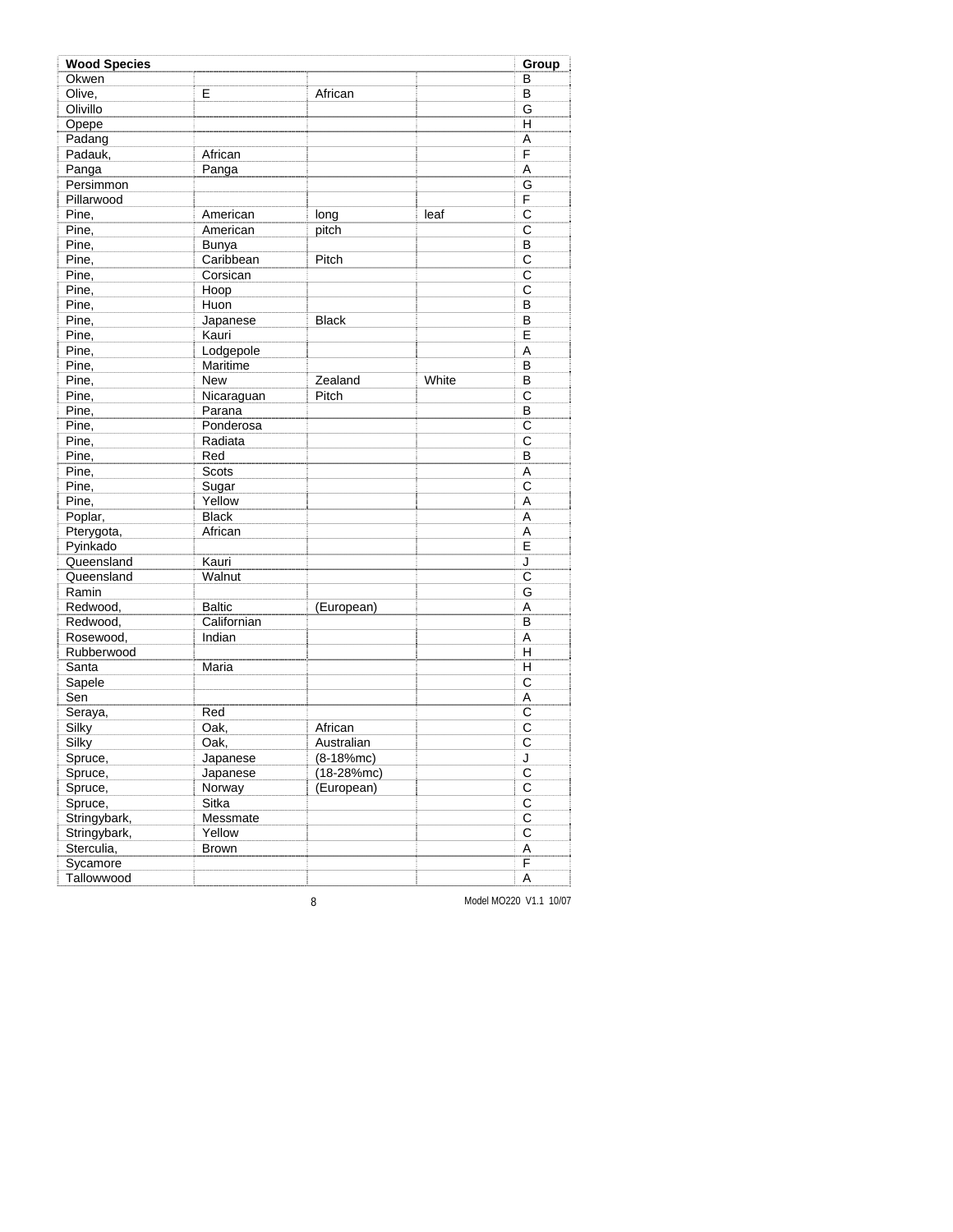| <b>Wood Species</b> |            |        | Group |
|---------------------|------------|--------|-------|
| Teak                |            |        |       |
| Totara              |            |        | F     |
| Turpentine          |            |        | ⌒     |
| Utile               |            |        |       |
| Walnut,             | African    |        |       |
| Walnut,             | American   |        | А     |
| Walnut,             | European   |        |       |
| Walnut,             | <b>New</b> | Guinea | в     |
| Walnut,             | Queensland |        | ⌒     |
| Wawa                |            |        | G     |
| Wandoo              |            |        |       |
| Whitewood           |            |        | ⌒     |
| Yew                 |            |        |       |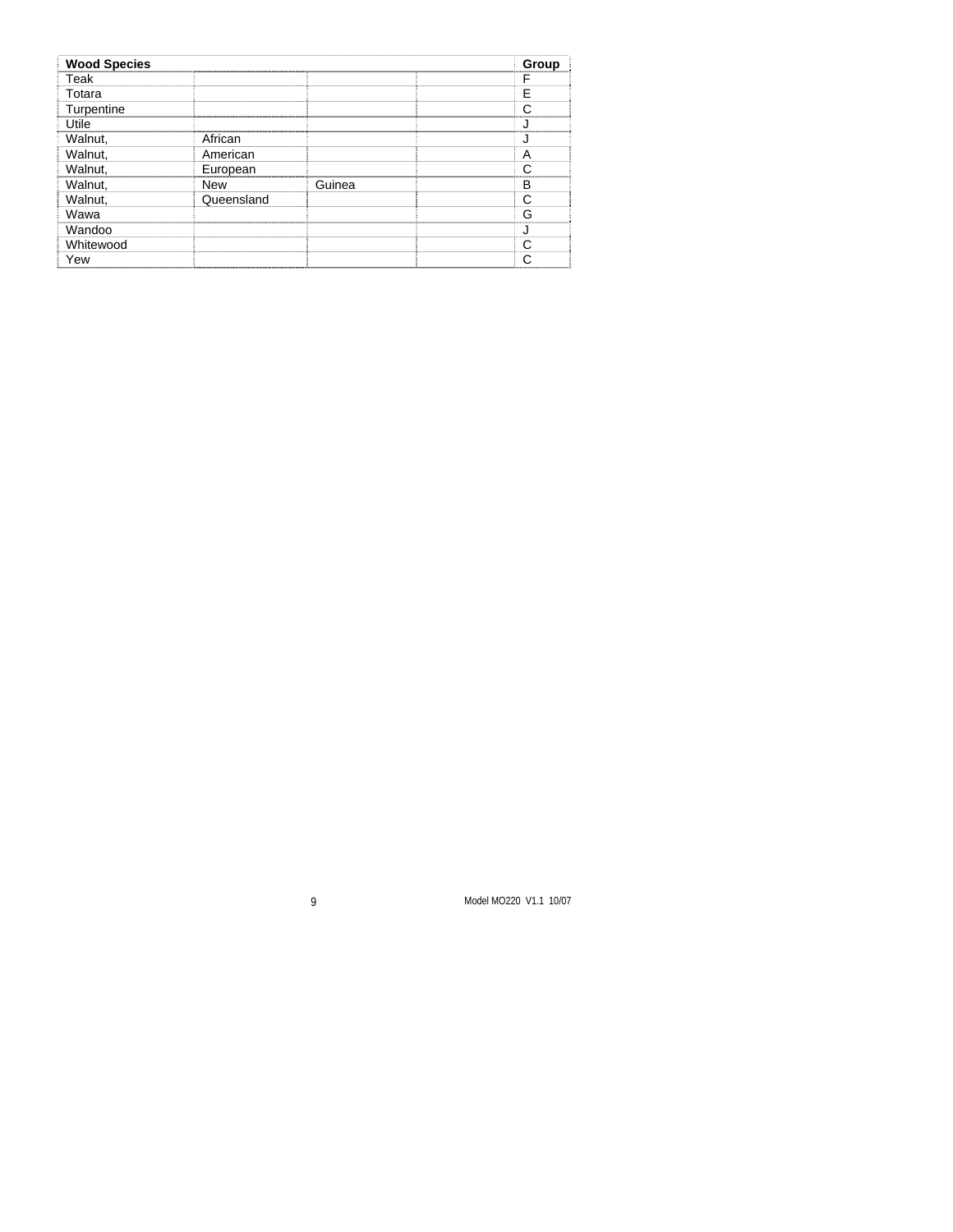#### **Botanical Names of Wood**

| <b>Wood Type</b> |                |              | Grp |
|------------------|----------------|--------------|-----|
| Abies            | alba           |              | в   |
| Abies            | grandis        |              | Α   |
| Abies            | procera        |              | J   |
| Acanthopanex     | ricinifolius   |              | A   |
| Acer             | macrophyllum   |              | A   |
| Acer             | pseudoplatanus |              | F   |
| Acer             | saccharum      |              | A   |
| Aetoxicon        | punctatum      |              | G   |
| Aformosia        | elata          |              | G   |
| Afaelia          | spp            |              | E   |
| Agathis          | australis      |              | E   |
| Agathis          | palmerstoni    |              | J   |
| Agathis          | robusta        |              | J   |
| Amblygonocarpus  | andgensis      |              | A   |
| Amblygonocarpus  | obtusungulis   |              | A   |
| Araucaria        | angustifolia   |              | B   |
| Araucaria        | bidwilli       |              | B   |
| Araucaria        | cunninghamii   |              |     |
| <b>Berlinia</b>  | grandiflora    |              | B   |
| <b>Berlinia</b>  | spp            |              | B   |
| Betula           | alba           |              | J   |
| <b>Betula</b>    | alleghaniensis |              | J   |
| <b>Betula</b>    | pendula        |              | J   |
| <b>Betula</b>    | spp            |              | J   |
| Bosquiera        | phoberos       |              | A   |
| Brachylaena      | hutchinsii     |              | J   |
| Brachylaena      | spp            |              | B   |
| Calophyllum      | brasiliense    |              | н   |
| Canarium         | schweinfurthii |              | B   |
| Cardwellia       | sublimes       |              | C   |
| Carya            | glabra         |              | F   |
| Cassipourea      | elliotii       |              | F   |
| Cassipourea      | melanosana     |              | F   |
| Castanea         | sutiva         |              | C   |
| Cedrea           | odorata        |              | J   |
| Ceratopetalum    | apetala        |              | G   |
| Chamaecyparis    | spp            | $(8-18%mc)$  | G   |
| Chamaecyparis    | spp            | $(18-28%mc)$ | C   |
| Chlorophora      | excelsa        |              | F   |
| Cordial          | alliodora      |              | F   |
| Corton           | megalocarpus   |              | J   |
| Cryptomelia      | japonica       |              | B   |
| Cupressus        | spp            |              | A   |
| Dacryium         | franklinii     |              | B   |
| Dalbergia        | latifolia      |              | Α   |
| Diospyros        | virginiana     |              | G   |
| Dipterocarpus    | (Keruing)      |              | F   |
| Dipterocarpus    | zeylanicus     |              | A   |
| Distemonanthus   | benthamianus   |              | C   |
| Dracontomelium   | mangiferum     |              | B   |
| Dryobanalops     | spp            |              | A   |
| Dyera            | costulata      |              | C   |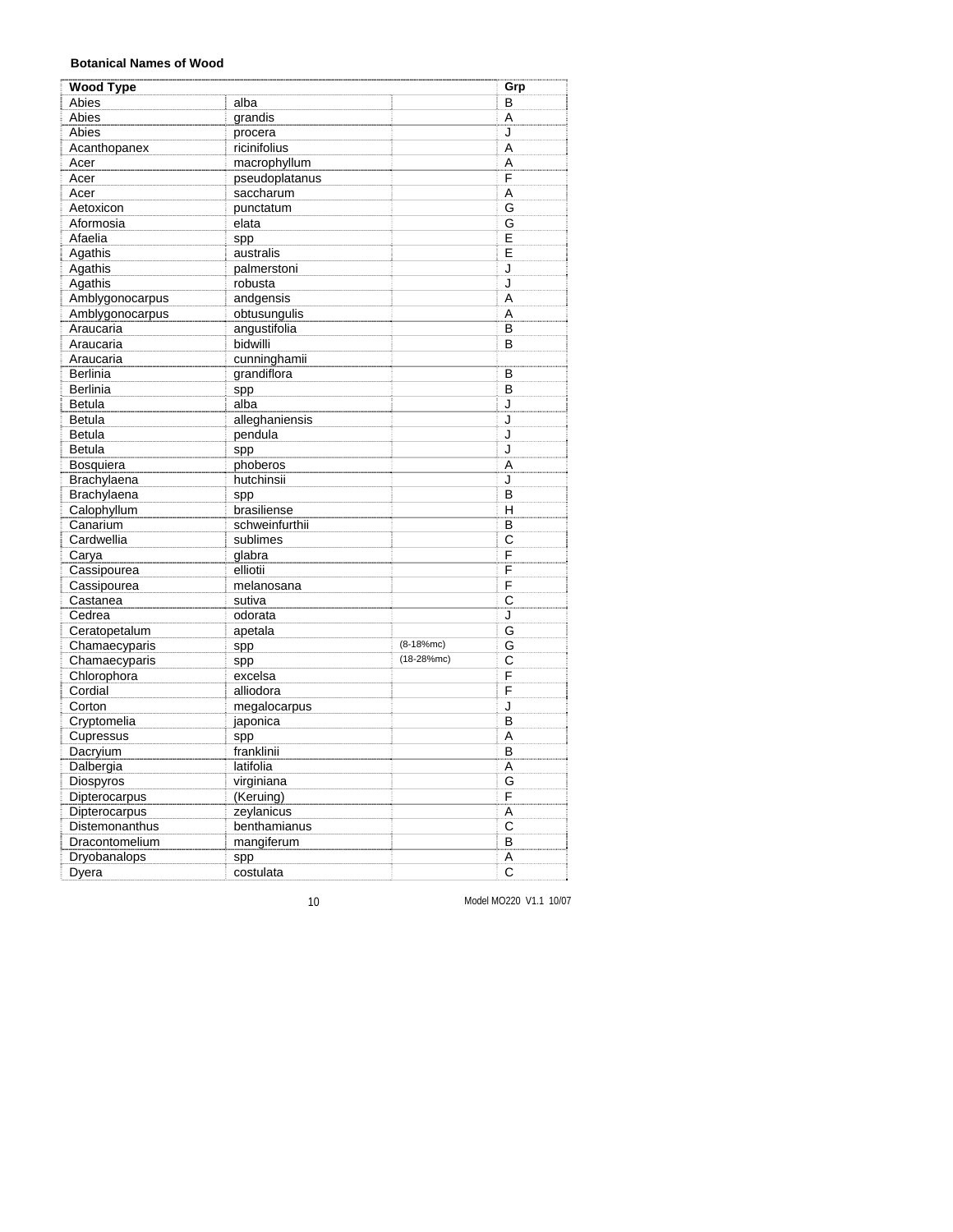| <b>Wood Type</b> |              | Grp                     |
|------------------|--------------|-------------------------|
| Entandrophragma  | angolense    | н                       |
| Entandrophragma  | cylindricum  | С                       |
| Entandrophragma  | utile        | J                       |
| Endiandra        | palmerstoni  | $\overline{C}$          |
| Erythrophleum    | spp          | С                       |
| Eucalyptus       | acmenicides  | C                       |
| Eucalyptus       | crebra       | B                       |
| Eucalyptus       | diversicolor | A                       |
| Eucalyptus       | globules     | B                       |
| Eucalyptus       | maculate     | Α                       |
| Eucalyptus       | marginata    | C                       |
| Eucalyptus       | microcorys   | Α                       |
| Eucalyptus       | obliqua      | C                       |
| Eucalyptus       | pilularis    | $\overline{C}$          |
| Eucalyptus       | saligna      | B                       |
| Eucalyptus       | wandoo       | J                       |
| Fagus            | sylvatica    | C                       |
| Flindersia       | brayleyana   | B                       |
| Fraxinus         | Americana    | B                       |
| Fraxinus         | excelsior    | Α                       |
| Fraxinus         | japonicus    | A                       |
| Fraxinus         | mardshurica  | A                       |
| Gonystylus       | macrophyllum | G                       |
| Gossweilodendron | balsamiferum | J                       |
| Gossypiospermum  | proerox      | A                       |
| Grevillea        | robusta      | C                       |
| Guarea           | cedrata      | н                       |
| Guarea           | thomsonii    | J                       |
| Guibortia        | ehie         | B                       |
| Hevea            | barsilensis  | н                       |
| Intsia           | bijuga       | B                       |
| Juglans          | nigra        | A                       |
| Juglans          | regia        | C                       |
| Khaya            | senegalensis | E                       |
| Khaya            | ivorensis    | J                       |
| Larix            | deciduas     | C                       |
| Larix            | kaempferi    | $\mathsf{C}$            |
| Larix            | leptolepis   | C                       |
| Larix            | occidentalis | F                       |
| Liquidamper      | styraciflua  | A                       |
| Lovoa            | klaineana    | J                       |
| Lovoa            | trichiloides | J                       |
| Maesopsis        | eminii       | J                       |
| Mansonia         | altissima    | В                       |
| Millettia        | stuhimannii  | A                       |
| Mimusops         | heckelii     | B                       |
| Mitragyna        | ciliate      | E                       |
| Nauclea          | diderrichii  | н                       |
| Nesogordonia     | papaverifera | $\overline{C}$          |
| Nothofagus       | cunninghamii | A                       |
| Ochroma          | lagopus      | А                       |
| Ochroma          | pyramidalis  | Α                       |
| Ocotea           | rodiaei      | $\overline{\mathrm{c}}$ |
| Ocotea           | usambarensis | С                       |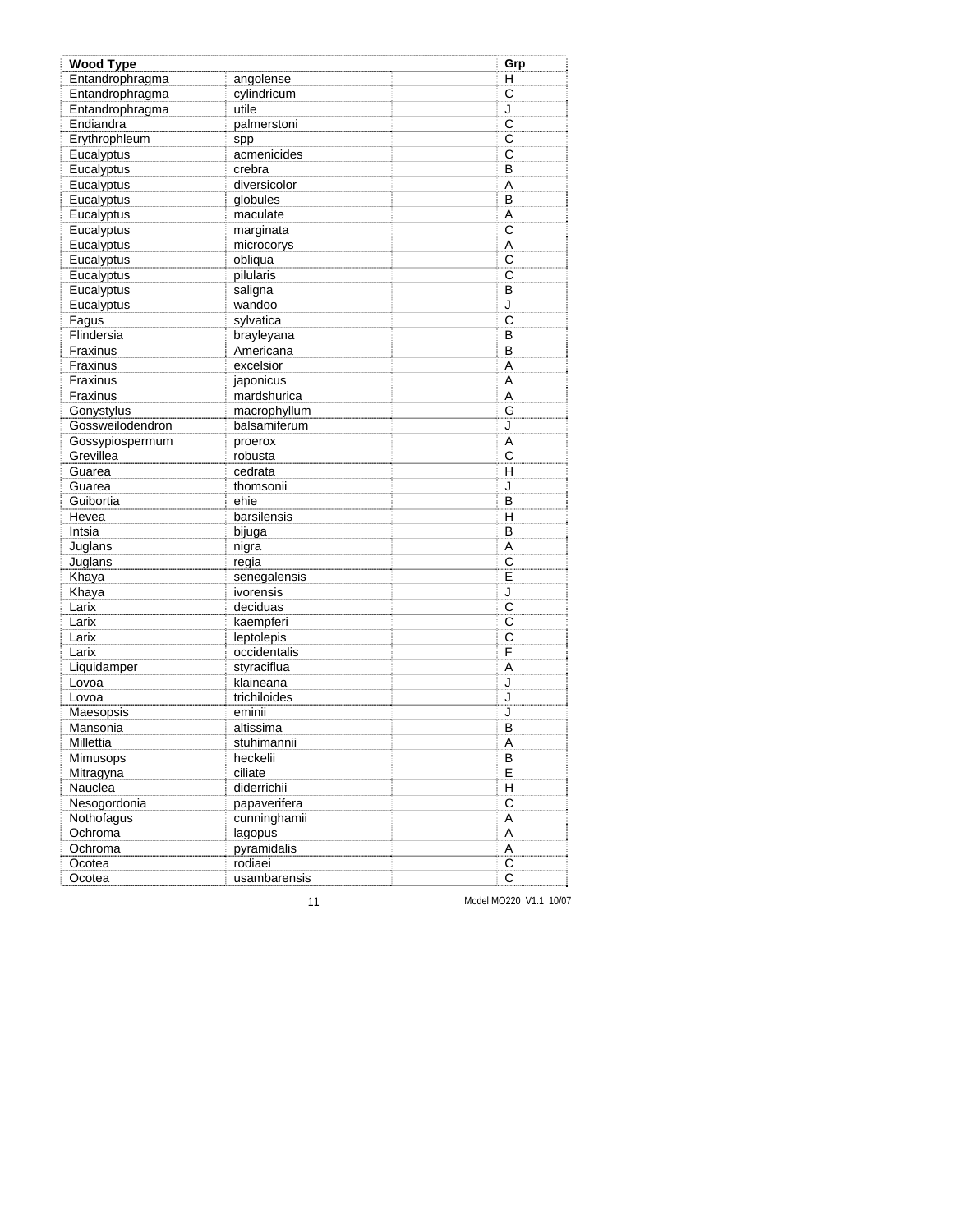| <b>Wood Type</b> |              |              | Grp                     |
|------------------|--------------|--------------|-------------------------|
| Octomeles        | sumatrana    |              | Е                       |
| Olea             | hochstetteri |              | В                       |
| Olea             | welwitschii  |              | C                       |
| Palaquium        | spp          |              | Α                       |
| Paulownia        | tomentosa    |              | J                       |
| Pericopsis       | elata        |              | G                       |
| Picea            | abies        |              | C                       |
| Picea            | jezoensis    | $(8-18%mc)$  | J                       |
| Picea            | jezoensis    | $(18-28%mc)$ | C                       |
| Picea            | sitchensis   |              | C                       |
| Picaenia         | excelsa      |              | $\overline{\text{c}}$   |
| Pinus            | caribaea     |              | C                       |
| Pinus            | contorta     |              | A                       |
| Pinus            | lampertiana  |              | $\overline{C}$          |
| Pinus            | nigra        |              | C                       |
| Pinus            | palustris    |              | C                       |
| Pinus            | pinaster     |              | В                       |
| Pinus            | ponderosa    |              | C                       |
| Pinus            | radiate      |              | C                       |
| Pinus            | spp          |              | B                       |
| Pinus            | strobus      |              | A                       |
| Pinus            | sylvestris   |              | A                       |
| Pinus            | thunbergii   |              | в                       |
| Pipadeniastrum   | africanum    |              | A                       |
| Piptadenia       | africana     |              | A                       |
| Podocarpus       | dacrydiodes  |              | B                       |
| Podocarpus       | spicatus     |              | $\overline{C}$          |
| Podocarpus       | totara       |              | E                       |
| Populus          | spp          |              | A                       |
| Pruns            | avium        |              | J                       |
| Pseudotsuga      | menzesii     |              | В                       |
| Pterocarpus      | angolensis   |              | G                       |
| Pterocarpus      | indicus      |              | G                       |
| Pterocarpus      | soyauxii     |              | F                       |
| Pterygota        | bequaertii   |              | Α                       |
| Quercus          | cerris       |              | E                       |
| Quercus          | delegatensis |              | $\overline{C}$          |
| Quercus          | gigantean    |              | С                       |
| Quercus          | robur        |              | A                       |
| Quercus          | spp          |              | A                       |
| Ricinodendron    | heudelotti   |              | F                       |
| Sarcocepalus     | diderrichii  |              | н                       |
| Scottellia       | coriacea     |              | E                       |
| Sequoia          | sempervirens |              | В                       |
| Shorea           | smithiana    |              | G                       |
| Shorea           | spp          |              | в                       |
| Sterculia        | rhinopetala  |              | Α                       |
| Swietenia        | candollei    |              | А                       |
| Swietenia        | mahogani     |              | $\overline{B}$          |
| Syncarpia        | glomulifera  |              | $\overline{\text{C}}$   |
| Syncarpia        | laurifolia   |              | $\overline{C}$          |
| Tarrietia        | utillis      |              | $\overline{\mathsf{C}}$ |
| <b>Taxus</b>     | baccata      |              | $\overline{\mathrm{c}}$ |
| Tectona          | grandis      |              | F                       |
|                  |              |              |                         |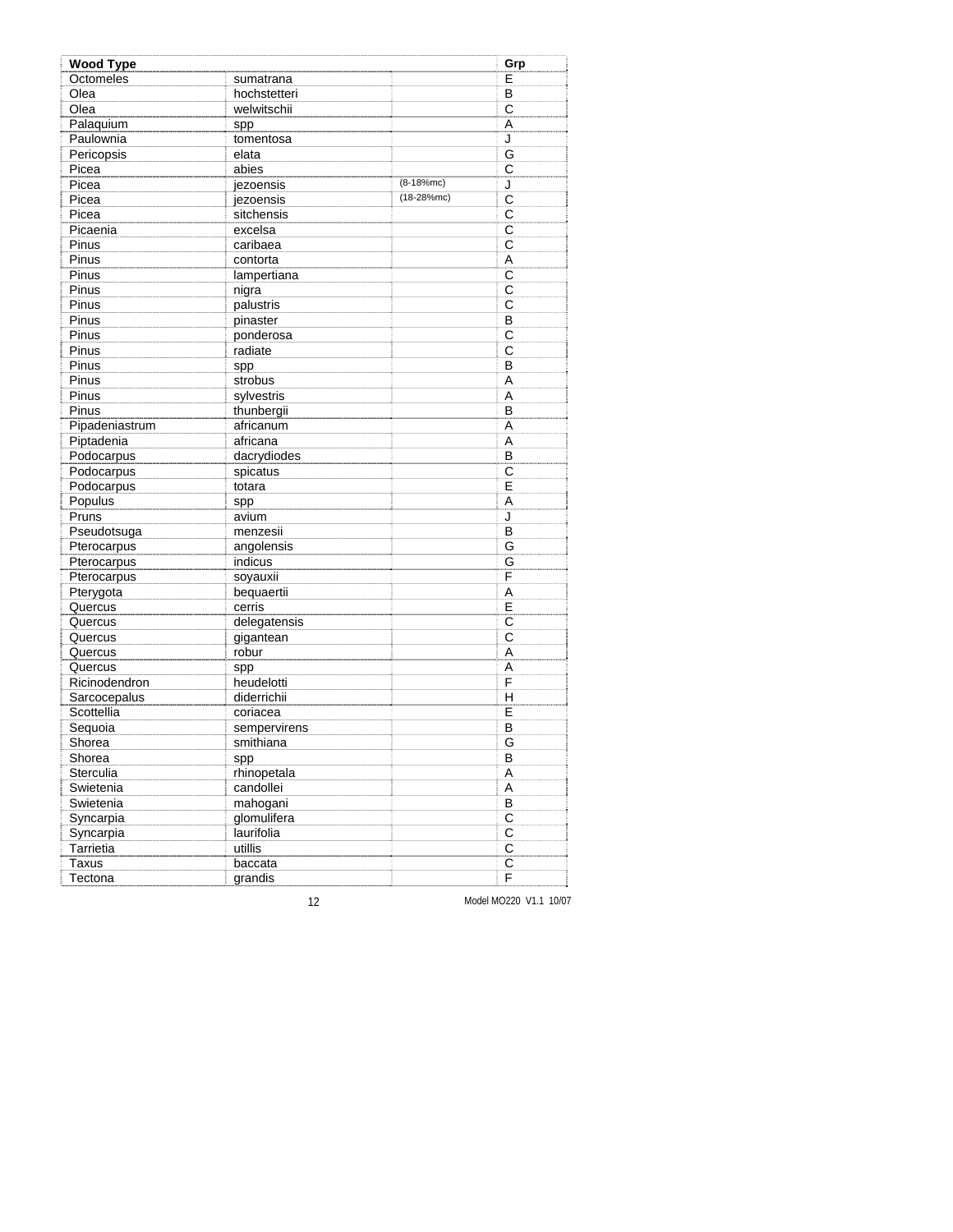| <b>Wood Type</b> |               | Grp   |
|------------------|---------------|-------|
| Terminalia       | superba       |       |
| Thuja            | plicata       |       |
| Tujopsis         | dolabrat      |       |
| Tieghamella      | heckelii      | B<br> |
| Tilia            | anericana     |       |
| Tilia            | vulgaris      |       |
| Triploehiton     | scleroxylon   |       |
| Tsuga            | heterophylia  |       |
| Ulmus            | amercana      |       |
| Ulmus            | procea        |       |
| Ulmus            | thomasii      |       |
| Xylia            | dolabriformis |       |
| Zelkova          | serrata       | в     |

#### **NOTES:**

- The calibration data in this table are based on standard tests by oven-drying of commercial samples of the various wood species, between 7% and fibre saturation. Above the fibre saturation point (25%-30%) readings are approximate and generally apply to wood that has been dried and re-wetted.
- The instrument is calibrated for wood at 68°F (20°C). If the temperature of wood varies by more than 5°C, the meter reading can be corrected approximately by adding 1/2% for every 9F (5°C) below 68°F (20°C) or subtracting 1/2% for every 9F  $(5^{\circ}C)$  above 68 $^{\circ}F(20^{\circ}C)$ .
- Readings higher by 1%-2% may be obtained where wood has been impregnated with a water-borne preservative.
- High readings obtained with some ply-woods of peculiar composition must be treated with caution.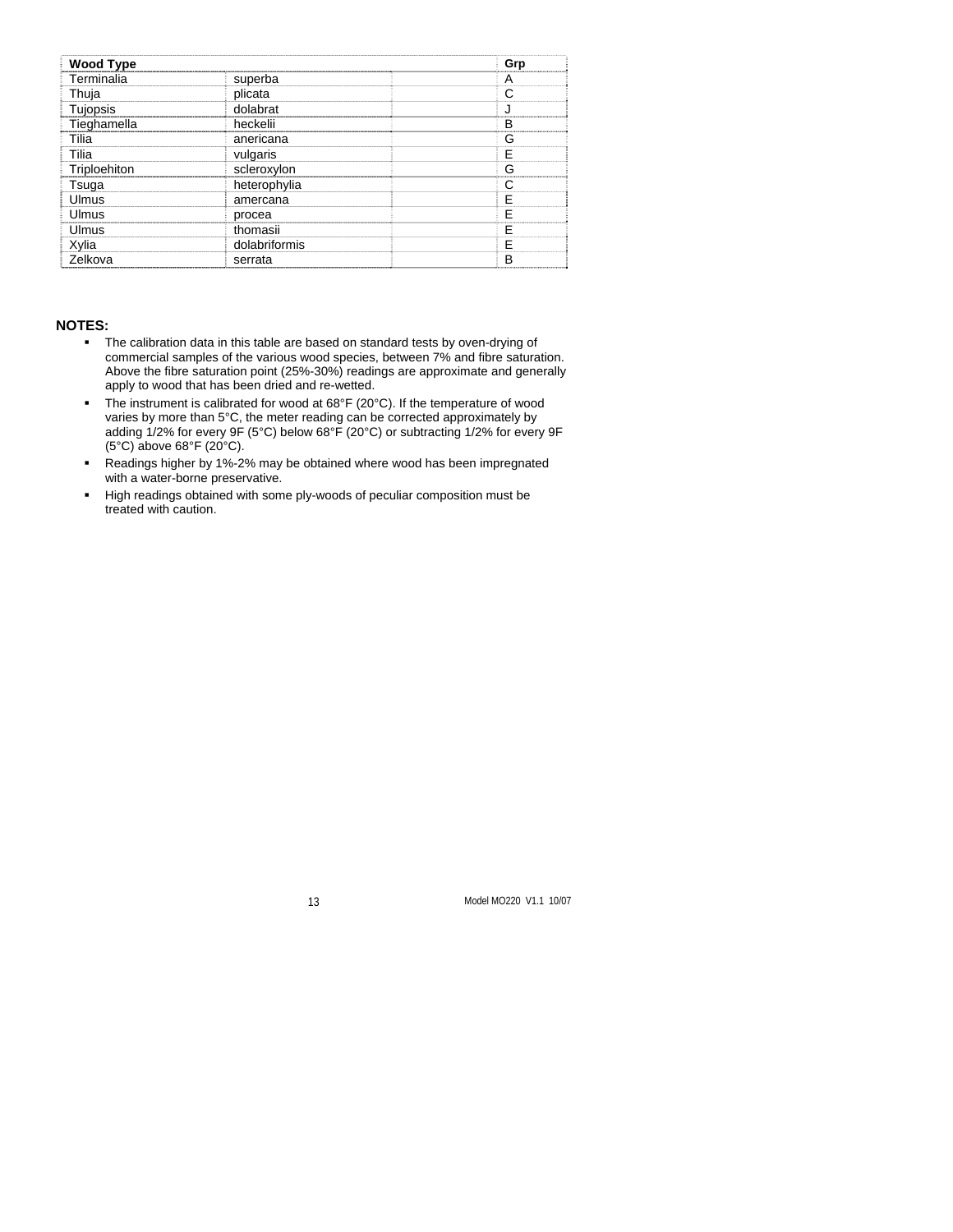| Building material measurements: Select the 'A' scale to measure building materials.     |
|-----------------------------------------------------------------------------------------|
| Refer to the following conversion table to obtain the building material moisture value. |

| Std<br>Scale | Bldg<br>Mat'l |      | <b>Species Group</b> |      |      |      |      | Chip-<br>board |      |
|--------------|---------------|------|----------------------|------|------|------|------|----------------|------|
| Α            |               | В    | C                    | F    |      | G    | н    | J              |      |
|              |               |      |                      |      | %H2O |      |      |                |      |
| 6            | 3             |      |                      |      |      |      |      |                |      |
| 7            | 4.8           | 9.2  | 9.4                  | 8.6  | 6.8  | 6.7  | 11.0 | 10.1           |      |
| 8            | 7.0           | 10.0 | 10.3                 | 9.3  | 7.4  | 7.4  | 11.5 | 11.0           |      |
| 9            | 8.7           | 10.8 | 10.9                 | 9.7  | 7.9  | 8.1  | 12.1 | 11.6           | 8.5  |
| 10           | 10.5          | 11.7 | 11.5                 | 10.4 | 8.6  | 8.8  | 12.7 | 12.2           | 9.4  |
| 11           | 12.2          | 12.7 | 12.6                 | 11.3 | 9.5  | 9.7  | 13.4 | 13.4           | 10.5 |
| 12           | 13.3          | 13.6 | 13.7                 | 12.1 | 10.5 | 10.5 | 14.0 | 14.3           | 11.5 |
| 13           | 14.8          | 14.5 | 14.5                 | 12.7 | 11.2 | 11.2 | 14.5 | 15.1           | 12.5 |
| 14           | 16.2          | 15.3 | 15.5                 | 13.4 | 11.8 | 11.8 | 15.0 | 16.0           | 13.5 |
| 15           | 16.6          | 16.3 | 16.7                 | 14.1 | 12.5 | 12.6 | 15.6 | 17.0           | 14.4 |
| 16           | 17.2          | 16.9 | 17.5                 | 14.8 | 13.0 | 13.2 | 16.0 | 17.7           | 14.9 |
| 17           | 18.8          | 17.7 | 18.8                 | 15.7 | 14.3 | 13.9 | 16.6 | 18.5           | 15.3 |
| 18           | 19.6          | 18.2 | 19.7                 | 16.3 | 15.0 | 14.5 | 17.0 | 19.1           | 16.1 |
| 19           | 20.2          | 19.0 | 21.0                 | 16.9 | 15.9 | 15.2 | 17.6 | 20.0           | 16.7 |
| 20           | 20.6          | 20.0 | 22.6                 | 17.8 | 16.9 | 16.1 | 18.4 | 21.3           | 17.2 |
| 21           | 20.9          | 20.8 | 23.5                 | 18.5 | 17.6 | 16.8 | 19.1 | 22.3           | 18.3 |
| 22           | 21.5          | 21.5 | 24.5                 | 29.3 | 18.3 | 17.4 | 19.7 | 23.2           | 19.1 |
| 23           | 22.1          | 22.9 | 26.4                 | 20.2 | 19.8 | 18.6 | 21.2 | 24.5           | 19.9 |
| 24           | 22.7          | 23.5 | 27.4                 | 20.8 | 20.4 | 19.0 | 22.0 | 25.8           | 20.5 |
| 25           | 23.2          | 24.2 | 27.8                 | 21.2 | 21.0 | 19.4 | 22.7 | 26.3           | 23   |
| 26           | 23.6          | 25.3 | 29.0                 | 22.4 | 22.3 | 20.1 | 23.9 | 27.3           |      |
| 27           | 24.0          | 26.6 | 30.0                 | 23.3 | 23.5 | 20.8 | 24.9 | 28.2           |      |
| 28           | 24.2          | 27.9 | 31.2                 | 24.2 | 24.6 | 21.6 | 25.7 | 29.2           |      |
| 29           | 24.4          | 29.3 | 32.5                 | 25.6 | 26.0 | 22.9 | 26.9 | 30.2           |      |
| 30           | 24.6          | 30.8 | 33.7                 | 26.8 | 27.5 | 24.1 | 28.2 | 31.1           |      |
| 32           | 25.0          |      |                      |      |      |      |      |                |      |
| 37           | 25.8          |      |                      |      |      |      |      |                |      |
| 39           | 26.1          |      |                      |      |      |      |      |                |      |
| 40           | 27.2          |      |                      |      |      |      |      |                |      |
| 46.5         | 33.0          |      |                      |      |      |      |      |                |      |